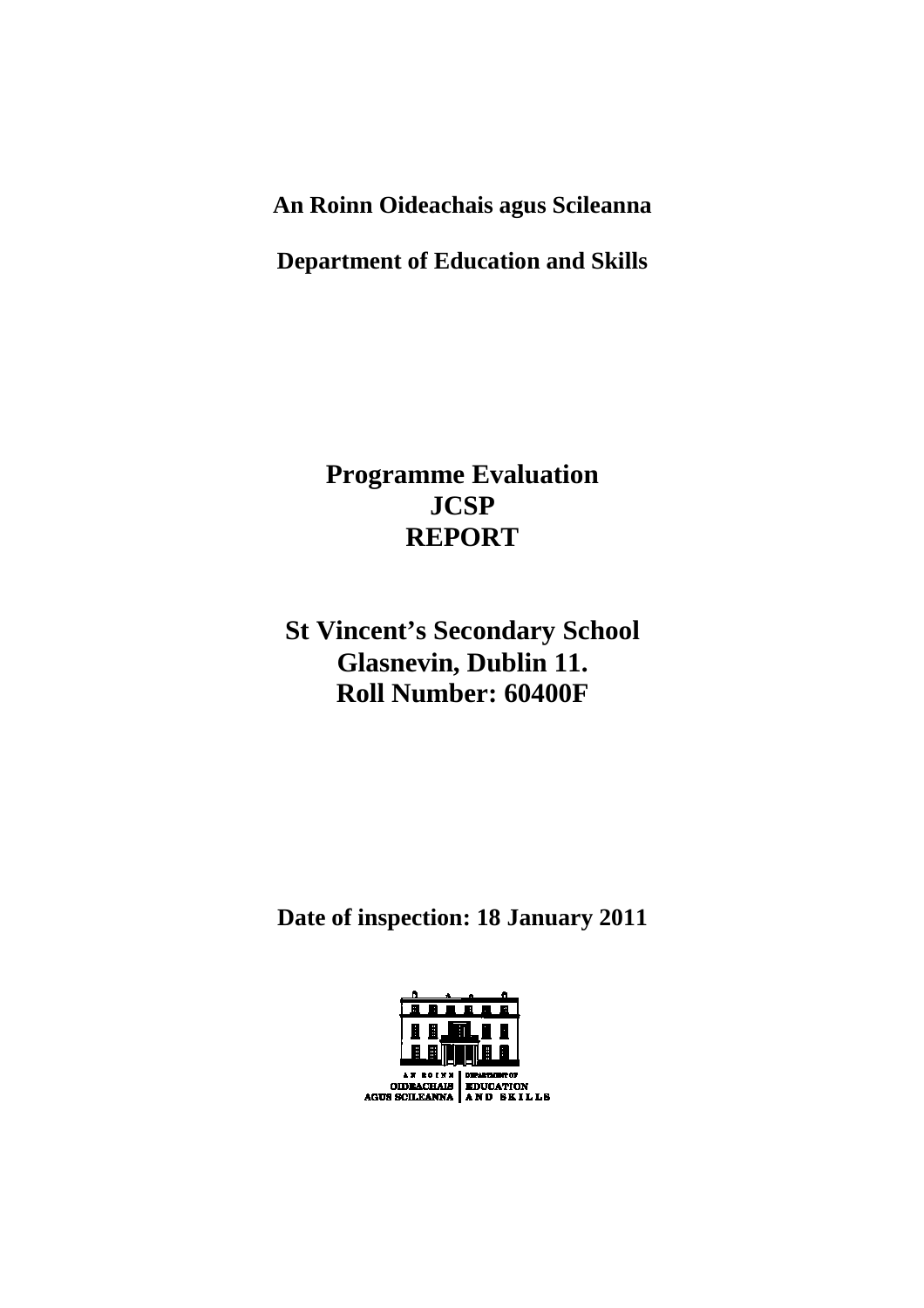# **EVALUATION OF THE JUNIOR CERTIFICATE SCHOOL PROGRAMME (JCSP)**

## **INTRODUCTION**

This report has been written following an evaluation of the JCSP in St Vincent's Secondary School. It presents the findings of the evaluation and makes recommendations for the further development of the programme in the school. During the evaluation, the inspector held meetings with the school principal, with a core group of teachers and with a small group of students. The evaluation was conducted over two days during which the inspector liaised extensively with the programme co-ordinator and visited classrooms to observe teaching and learning. The inspector provided oral feedback to teachers on lessons observed. The inspector also examined students' work and reviewed relevant documentation pertaining to the programme, as well as teachers' written preparation. The outcomes of the evaluation were discussed with the school principal and the programme co-ordinator at the end of the evaluation period.

St Vincent's Secondary School participates in the DEIS (Delivering Equality of Opportunity in Schools) programme and has JCSP in its curriculum since 2000. There is one JCSP class in every year of the junior cycle. The school is also part of the School Completion Programme (SCP) and benefits from the services of a Home School Community Liaison Co-ordinator (HSCL). The board of management of the school was given an opportunity to comment on the findings and recommendations of the report; the board chose to accept the report without response.

# **1 QUALITY OF PROGRAMME ORGANISATION**

#### **1.1 Whole school support**

The school's senior management team, in co-operation with the co-ordinator of the programme, actively supports the JCSP. Over the past two years the JCSP has been a focus of whole school development and many of the recommendations in relation to JCSP, made during a whole school evaluation (WSE) in 2008, have been addressed.

School management facilitates teachers in attending continuing professional development (CPD). Induction for teachers new to JCSP is carried out by the co-ordinator, the relevant class tutors and teachers who have taught the programme in the school. Over the years, the cohort of teachers teaching the JCSP has been reduced and it is commendable that there are nine teachers currently providing the programme to each year of the JCSP.

Indicators of the whole-school support given to the programme are the dedicated classrooms, the staff and student JCSP notice boards, the prominent displays of JCSP students' work, and the inclusion of JCSP on the agenda of staff meetings. It is noteworthy that the JCSP coordinator has given a presentation on the programme to all staff giving details of the structure of the programme as well as reinforcing its underlying principles. As there have been changes in the teaching staff since that presentation took place in September 2009, this is now a timely juncture for an up-todate information session for all staff.

There is a good level of communication between teachers of JCSP and the rest of the teaching staff. JCSP planning meetings are held approximately once every six weeks and these are attended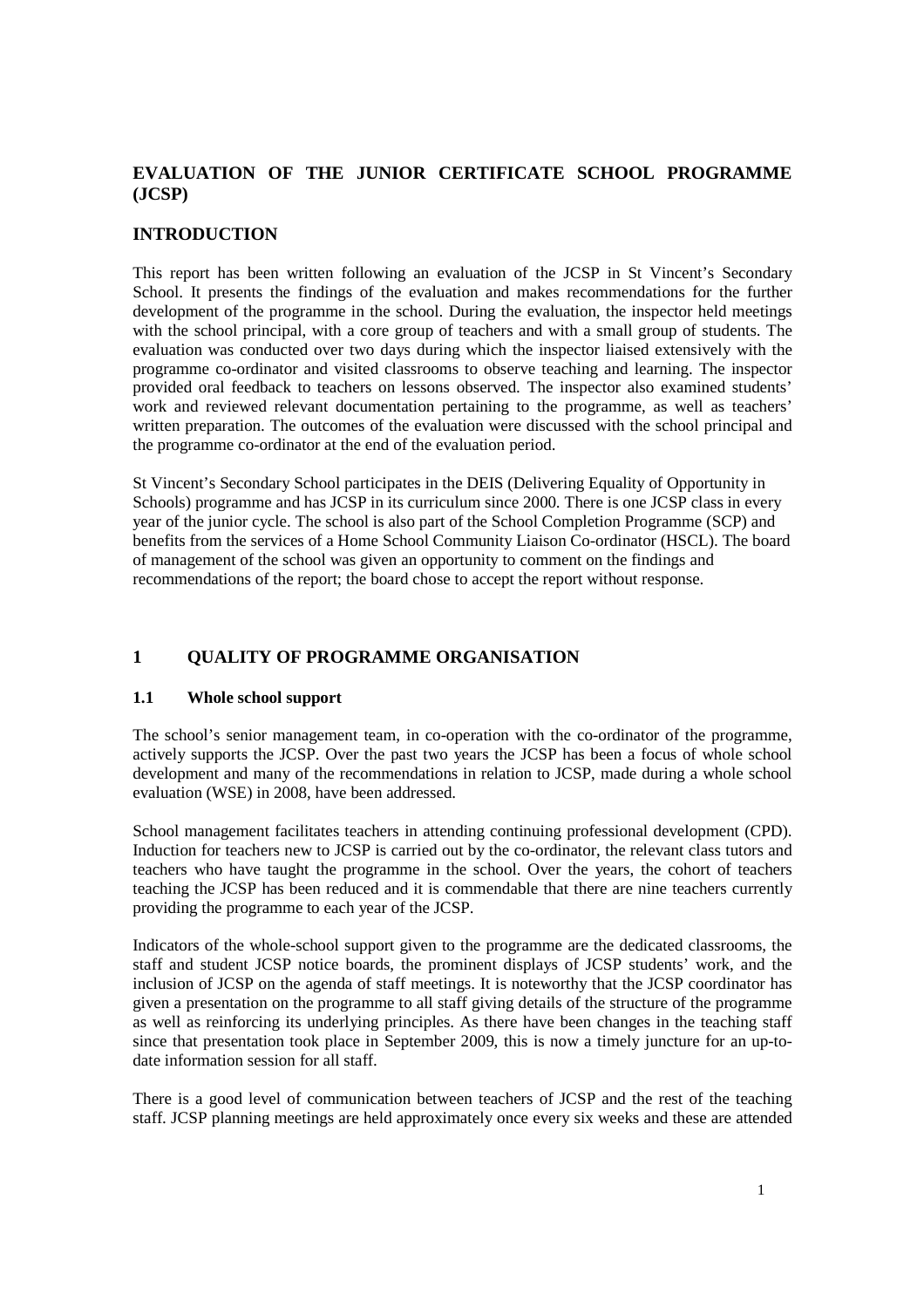by the JCSP coordinator, the learning support teacher and the resource teacher. Individual subject teachers can also attend meetings when necessary. Profiling meetings are held once per term and these are attended by all members of the JCSP teaching team. Minutes of these meetings are recorded and provided to senior management. It is good practice that members of the senior management team attend these meetings on occasion. There is effective communication between the SCP and HSCL co-ordinators and the school's senior management team. Meetings of the school care team take place each week and these are attended by senior management, the guidance counsellors, school completion co-ordinator and home-school-community liaison (HSCL) coordinator. The JCSP coordinator also attends these meetings when they concern a student in the JCSP.

It was evident that students are benefiting from their involvement in JCSP and those interviewed by the inspector expressed enjoyment in coming to school and in the education provided to them. They also expressed clear plans to remain in education and this echoes a trend observed in the school in recent years. This is commendable.

## **1.2 Resources**

The school's JCSP is well resourced in terms of teachers, materials, class sizes and information and communication technology (ICT). The JCSP students have a base classroom for each year group and these contain displays of student work, celebrate student achievement and contain students' lockers. Management has plans to provide interactive white boards in each of the JCSP base classrooms and teachers have availed of in-house training in this regard. ICT is also used for storing, collating, and sharing resources for the JCSP. This has been augmented by the introduction of an e-portal system in the school. The school has a JCSP resource room which has a reading corner equipped with bean bags and a range of books. The school also has a number of Nintendo DS and audio books.

#### **1.3 Student selection and support**

Appropriate links are made with feeder primary schools before students enter St Vincent's Secondary School. An effective transfer programme is in place for students. This programme was reviewed in 2010 with considerable input from the JCSP coordinator and JCSP form tutors. The principal and the guidance counsellors visit feeder schools early in the preceding year and these visits are followed up by the HSCL coordinator.

The school's provision of a guidance programme is a valuable support for JCSP students. The school's JCSP guidance plan is in the course of further development by the newly-appointed guidance counsellor. A second teacher in the school is currently undertaking training in this area and this build up of expertise in the area is noteworthy.

The school has established selection criteria in order to select students for entry to the JCSP. They are based on results in assessment tests, teacher knowledge of students, as well as parent and student input. In order to mirror the good procedures taking place on the ground, the selection criteria and procedures should be included in the JCSP plan. There should also be a review at regular intervals of each student's participation in JCSP.

Students' learning is supported by the provision of learning support and resource teaching. This is provided by withdrawal in small groups and the provision of smaller classes. There is a good level of communication between the JCSP coordinator and the learning support department. Details of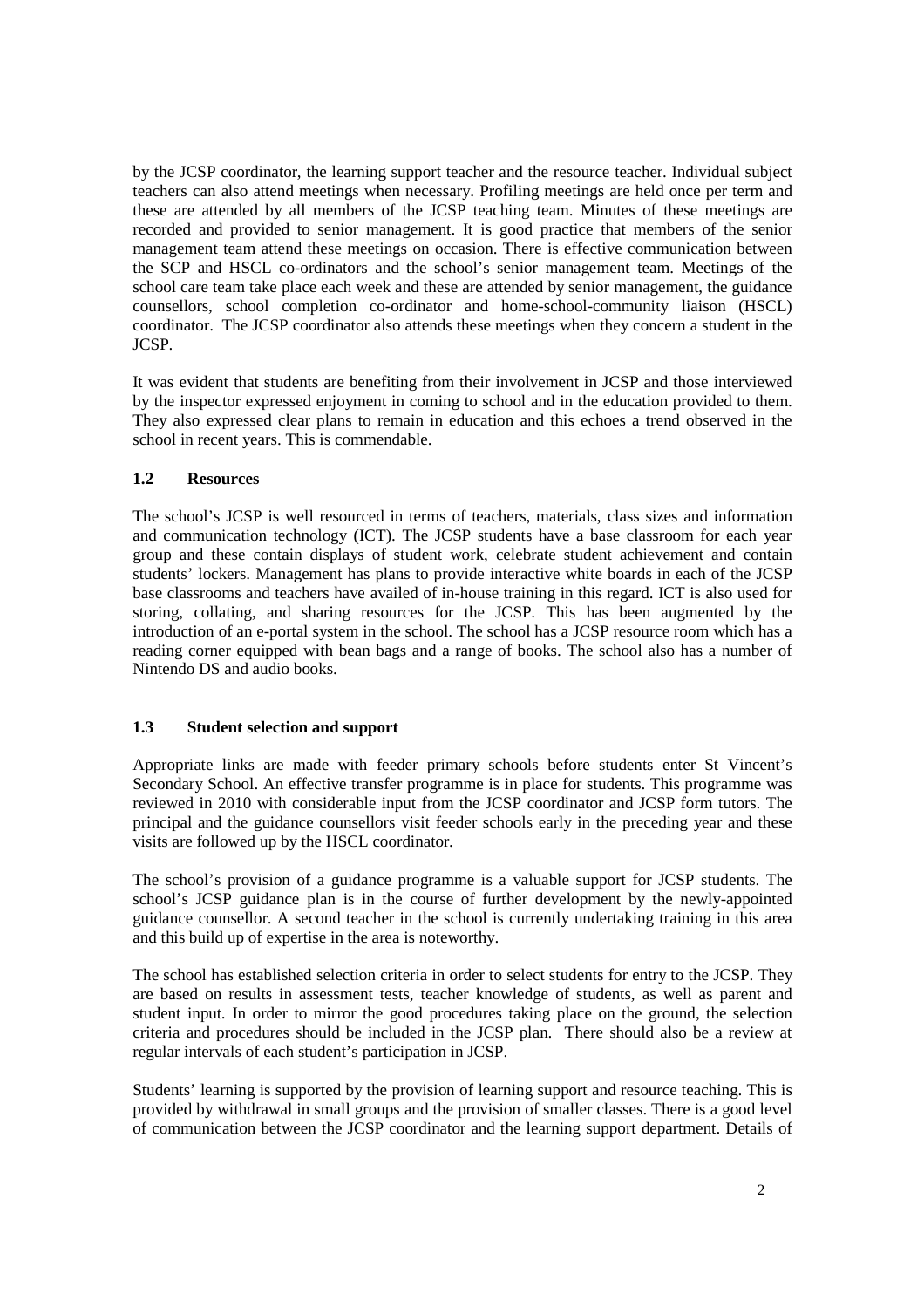the composition of the withdrawal groups, times of withdrawal and teachers providing the support are retained by the JCSP coordinator and were provided to the inspector at the time of the evaluation. Students outside the JCSP group also avail of educational supports in this manner. The students have access to a homework club three evenings per week and a good number of JCSP students avail of this resource.

## **1.4 Home-school links**

The school's HSCL coordinator develops and maintains links between students' homes and the school through regular contact with parents. Parents attend open evenings, parent-teacher meetings and meetings of the parents' association. There is also contact through telephone and text messaging. The use of the student journal and the JCSP postcards also enhances the links between home and school. The practice of inviting parents to attend prize giving ceremonies and Christmas celebrations has been discontinued. Strategies to encourage more parental input to the JCSP should be discussed among the planning team with a view to providing more opportunities for parents to visit the school.

# **2 QUALITY OF PROGRAMME PLANNING AND COORDINATION**

## **2.1 Planning**

The JCSP planning group meet regularly to plan the school's annual programme and manage the JCSP initiatives. They also regularly discuss students' progress and care needs. Student attendance is tracked by the SCP co-ordinator and recorded by class teachers using the e portal system. This group should now shift its focus to the sharing of teaching and learning methodologies within JCSP. They should discuss how best practice in teaching and learning can be shared among the team of teachers and this should be on the agenda for the meeting of the JCSP teaching team at the start of the school year. This group could also look at the role of special needs assistants (SNAs) within the JCSP.

The school has a JCSP plan that includes the mission statement and an overview of the programme. The plan also details a recent whole-school approach to addressing students' literacy. This is a praiseworthy intervention and a similar approach to planning for the development of students' numeracy and their personal and social needs should now be considered. The JCSP plan should be extended to reflect the good practices which are already taking place in the school. It should include details of student selection criteria, the JCSP curriculum, assessment, profiling, learning and teaching, and programme review and evaluation.

The JCSP is evaluated at the end of the school year on an informal basis and changes have been made as a result. A comprehensive review should be carried out, preceded by a formal evaluation involving a survey of the parents, JCSP students, school staff, and former students of the programme. The destinations of the students who have graduated from JCSP should be analysed. The review should include the programme's aims, curriculum, student assessment, programme record keeping, teaching and learning as well as CPD for JCSP staff.

#### **2.2 Co-ordination**

Good collaboration between the JCSP co-ordinator and the school's management has brought commendable commitment, energy and expertise to the programme in recent years. The current co-ordinator has been involved with the programme since its inception. The post is carried out on a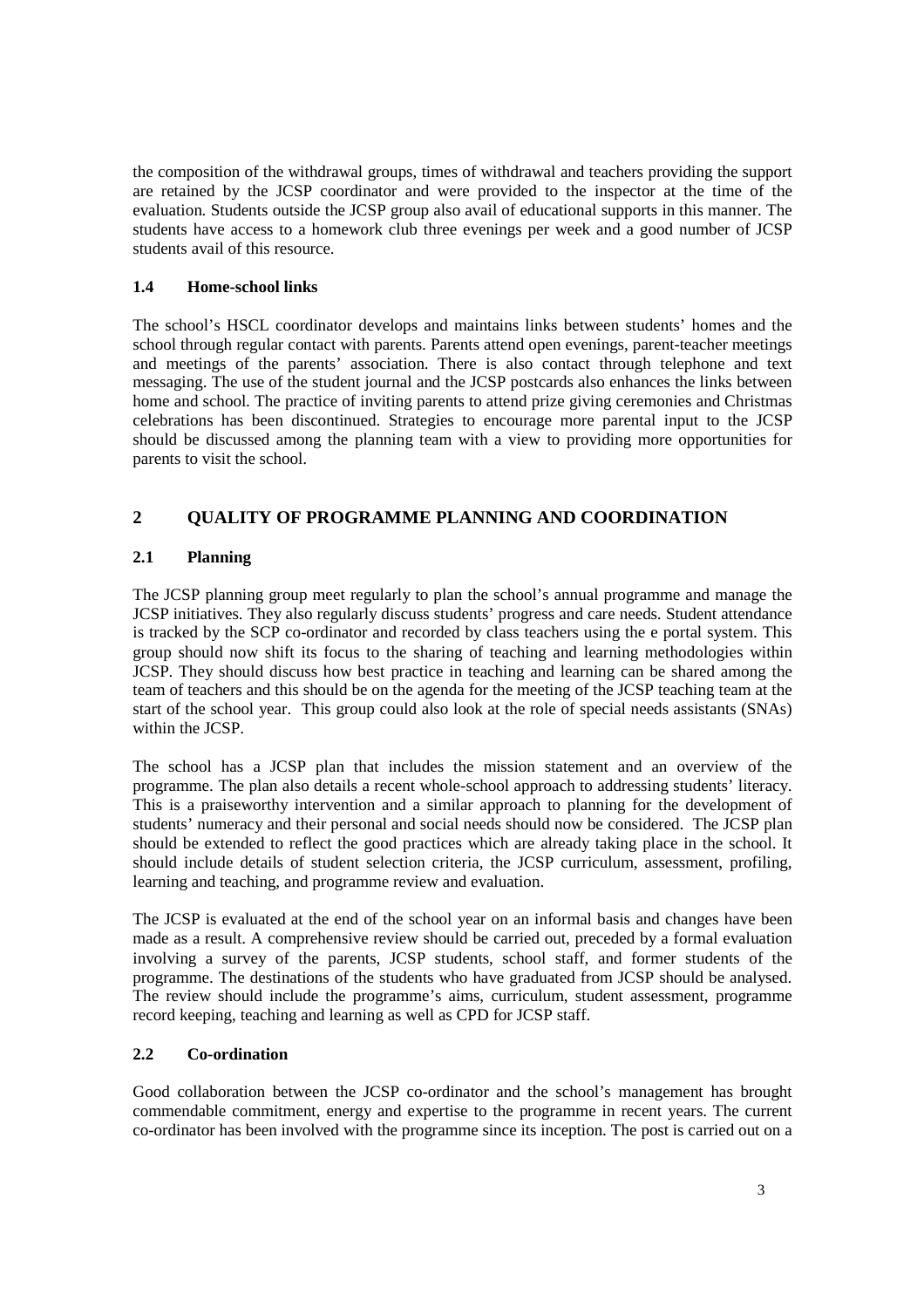voluntary basis with a time allocation of two hours for co-ordination activities. The co-ordinator is supported in her work by the commitment and enthusiasm of the JCSP teaching staff. Through the meetings of JCSP staff the co-ordinator ensures good communication among JCSP teachers and facilitates the sharing of resources among the team.

## **2.3 Curriculum**

The JCSP curriculum offers a good range of subjects to its students. However, restrictions are evident due to the lack of practical rooms. For example, the school only has one art room. Currently a number of JCSP art classes are held in regular classrooms as access to the art room is restricted due to numbers. It is recommended that management address this imbalance in access to the art room. Management has plans to introduce Materials Technology Wood into the curriculum. This would be a welcome addition. An application has been made to the Department of Education and Skills for the necessary resources.

It is commendable that changes have been made to the school's JCSP curriculum in light of the WSE which was carried out in 2008. Noteworthy changes include the increase in the number of class periods allocated to Gaeilge Cumarsáideach and to French to align their provision with mainstream Junior Certificate classes and the NCCA guidelines. The celebrations of student achievement and other events and activities that take place in JCSP are highly valued by students.

# **3 QUALITY OF LEARNING AND TEACHING**

## **3.1 Planning and preparation**

Planning and preparation for lessons observed during the evaluation was of a good standard. The school shows good practice in that JCSP profiling statements are used in all subjects and crosscurricular statements are also used. It is suggested that opportunities for students to be involved more in the profiling process should be explored.

Students have JCSP folders which are stored in their base classrooms. There was evidence of the effective use of statements and learning targets in these folders. Some examples of good quality work were also observed in these folders and they were seen to give students a good sense of ownership of their work.

There was good quality planning for resources in most of the JCSP lessons observed. Frequently, this involved teachers either adapting existing teaching materials or creating sets of material. Some lessons made good use of ICT.

A key aim of JCSP is the personal and social development of students and the improvement of their literacy and numeracy skills. In St Vincent's, the JCSP commendably develops such skills through the curriculum and through numerous in-school initiatives which benefit students. These additional initiatives include the 'Make a Book' project, the involvement of guest speakers and peer-mentoring.

#### **3.2 Learning and teaching**

The teaching and learning observed in the JCSP was of a good standard. Lessons were well prepared which contributed to the good practices observed. The pace of teaching, which varied between lessons and subjects, was appropriate to students' ability levels. In all lessons, the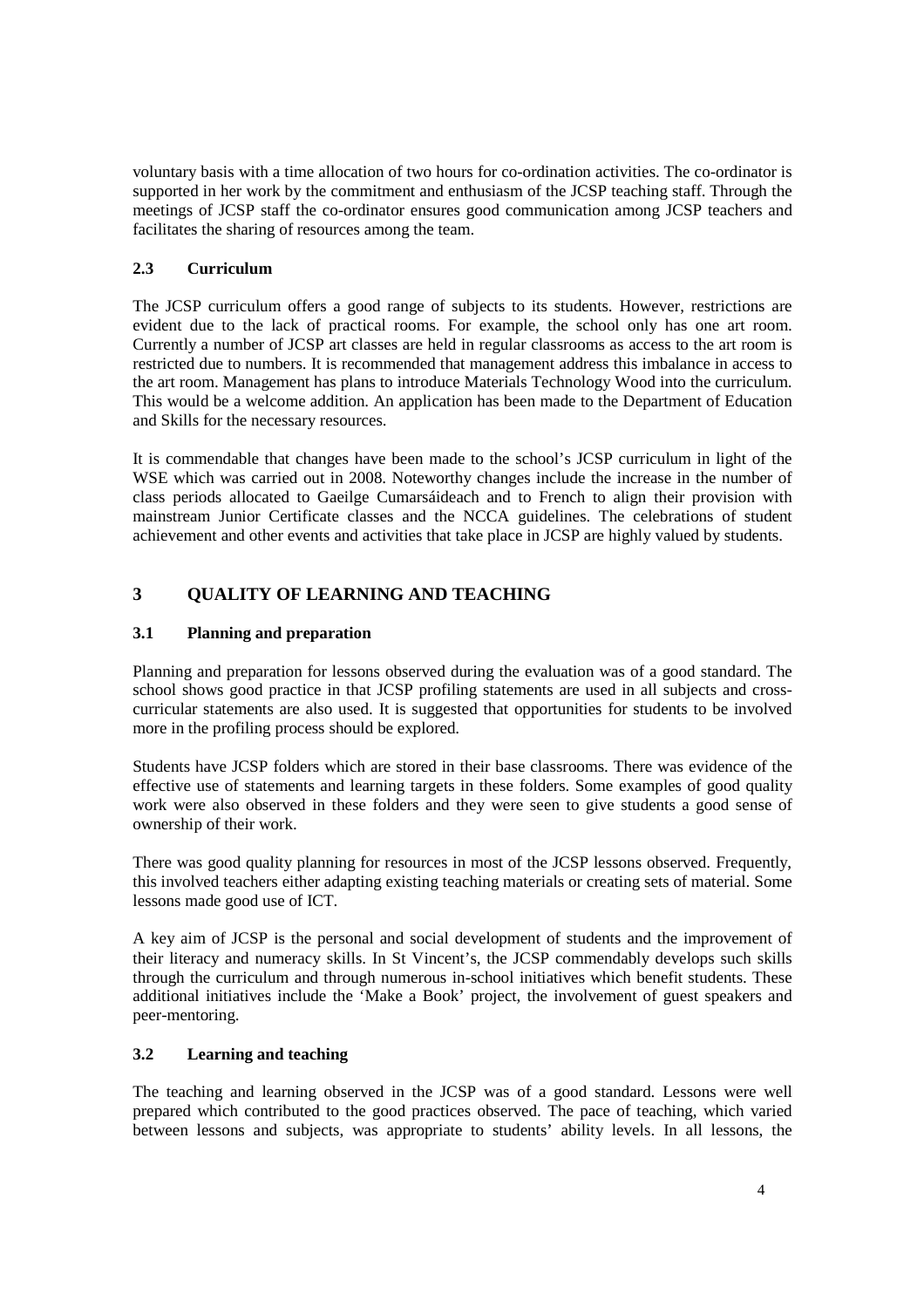learning objectives were made clear to students at the outset. This was usually done verbally by the teacher. Best practice was seen when the teacher outlined these learning objectives on the whiteboard and checked at the end of the lesson to evaluate whether these targets had been achieved. This practice should be extended across all subject areas in the JCSP.

The good behaviour of students and their efforts were regularly affirmed. There was an atmosphere conducive to learning in all of the lessons observed. Students were enthusiastic and willing participants in most lessons, while the quality of interaction between teachers and students was positive and respectful. Students' attendance and punctuality were appropriately monitored in each of the classes visited and students were actively involved in their learning.

The individual attention and affirmation given to students by teachers and special needs assistants (SNAs) was commendable. The work of the SNAs in the school has a considerable bearing on the success of the JCSP. From observation, it is evident that they perform a highly valued function in assisting students in accessing their education.

The school's commitment to literacy was evident in lessons through the wide use of keyword lists and the attention to reading, spelling and pronunciation. In their interview, students affirmed their enjoyment of the programme and their regular use of the computer room and JCSP resource room. The classrooms were print-rich learning environments. The key skills of reading and spelling were encouraged in many lessons. The development of students' literacy in lessons will be further supported by the drawing up of a whole-school literacy policy which is currently underway.

The school's commitment to numeracy was evident through the use of JCSP mathematics-related posters. The development of students' numeracy skills was noted in the lessons observed and from discussions around everyday use of mathematics such as temperature, height and distance. It should be further supported by the drawing up of a school numeracy policy. The resources section on the www.jcsp.slss.ie website provides advice on the drawing up of school literacy and numeracy policies.

#### **3.3 Assessment**

Students are assessed through a range of modes and the JCSP profiling system facilitates tracking of students' progress. Students received homework in all of the lessons observed. Students are encouraged to note their homework in their journals and time was set aside in all lessons to do this. Observation of a number of student exercise books indicated that they are regularly checked and annotated by the teacher and this is good practice. School journals and JCSP postcards provide feedback to parents on students' progress. They also act as a source of motivation and affirmation for students. The school's success in tracking students' attendance is shown by the positive attitudes of students towards attendance and the fact that the JCSP has succeeded in increasing student retention.

## **4 SUMMARY OF STRENGTHS AND RECOMMENDATIONS FOR FURTHER DEVELOPMENT**

The following are the main strengths identified in the evaluation: